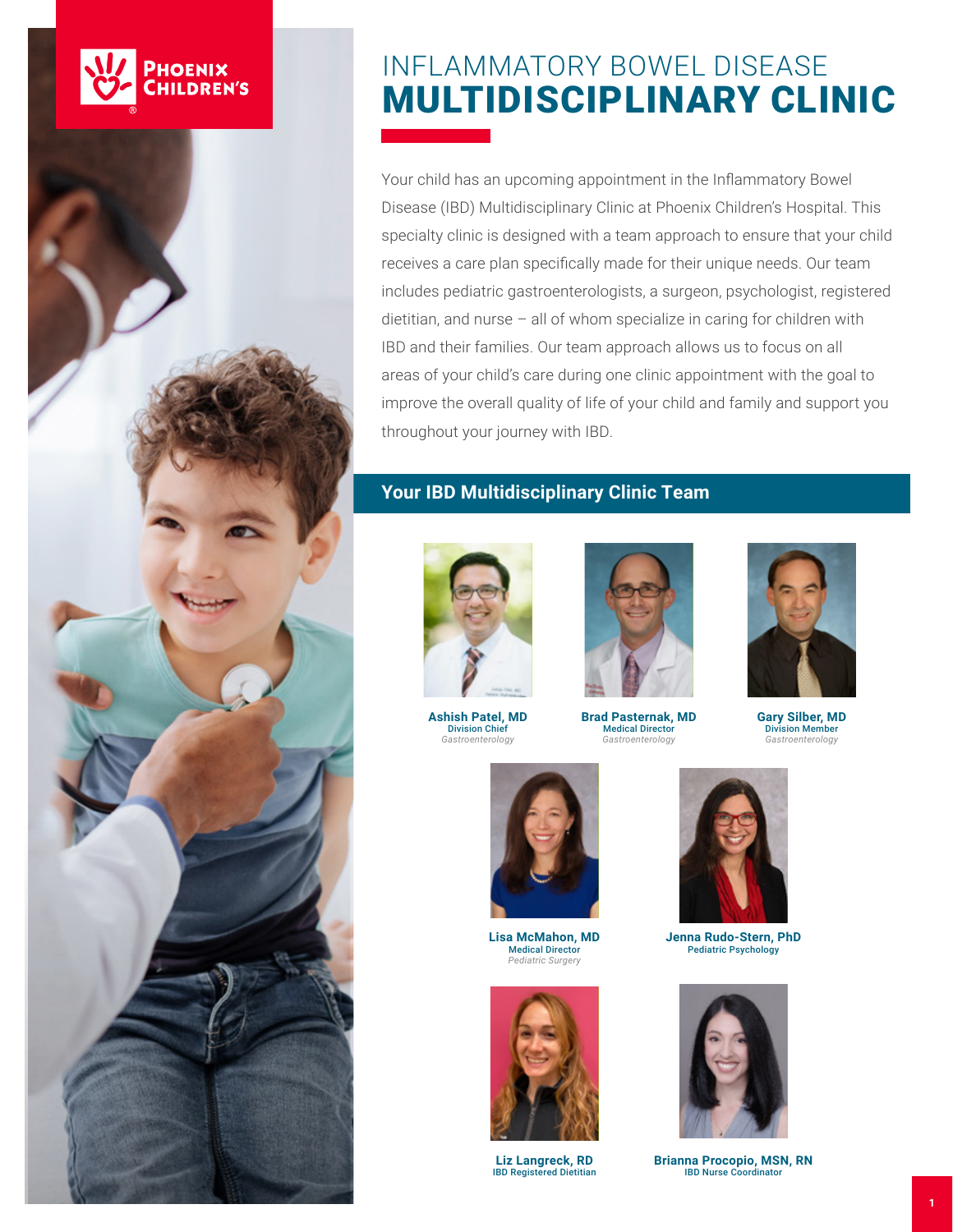

## **Before Your Visit**

The week before your appointment in the IBD Multidisciplinary Clinic, the IBD Nurse Coordinator will send the following items via e-mail and text message:

- 1. Phoenix Children's Hospital IBD Welcome Packet
- 2. IBD Clinic Questionnaire Form
- 3. IBD Clinic Surveys

Please complete and return the IBD Clinic Questionnaire Form and surveys by the day before your scheduled appointment. Our team will use this information and review your child's history to create a plan of care.

## **Multidisciplinary Clinic Appointment**

Your visit in the IBD Multidisciplinary Clinic will consist of a 40-minute appointment, either in-person at Phoenix Children's Hospital in the GI Clinic (see map for directions), or through a telehealth appointment from the comfort of your own home (see "Instructions for Telehealth Visit"). You will meet with the following team members who specialize in caring for children with pediatric Inflammatory Bowel Disease and their families:

- 1. IBD Specialist (Gastroenterologist) provides a gastrointestinal assessment and discusses diagnostic and treatment options for children with IBD.
- 2. Pediatric Surgeon provides a surgical assessment and discusses surgical interventions and follow-up care for children with IBD.
- 3. Psychologist (PhD) a mental health provider who specializes in the impact of IBD on children.
- 4. Registered Dietitian (RD) provides guidance on diet and nutrition in IBD and works with you and your family to create a plan for nutritional health, growth, and development.
- 5. Nurse Coordinator (RN) provides and coordinates your IBD care, education, and resources.

Each team member will take turns discussing their knowledge area with your child and family to create a unified plan of care. The team will also focus on providing education about IBD and treatments and encourage teenage/young adult patients to become more proactive in their care. Once this portion of the visit is complete, the psychologist will close out the visit with a one-on-one assessment with your child and family.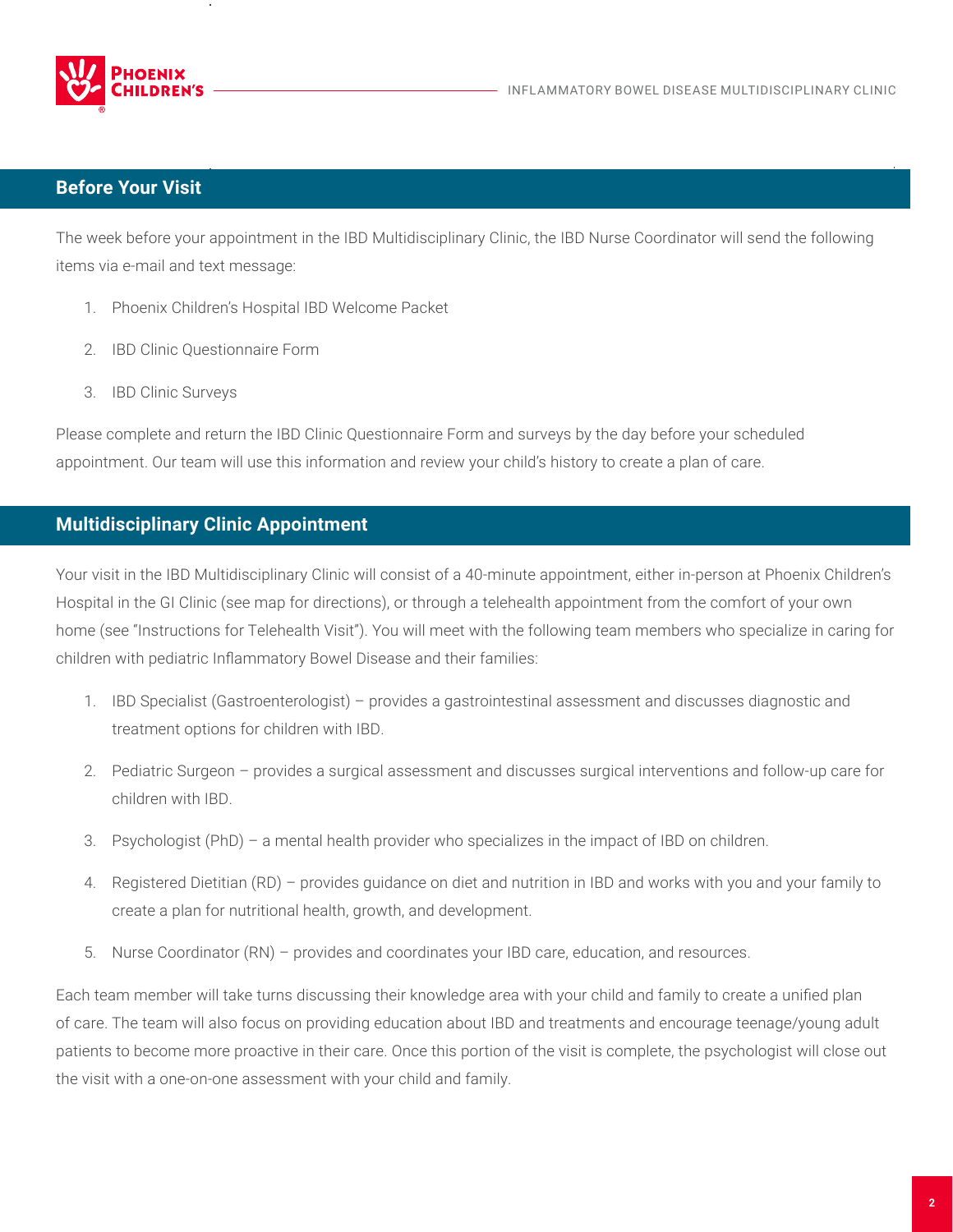

# **Directions for In-Person Visits:**



Parking: Please park in the Patient Parking Garage (West) at the entrance of the Children's Hospital on Thomas Road.

**Directions to GI and Surgery Clinics:** Enter through the Main Hospital and obtain a visitor's badge at the front desk. Then, take the main elevators to the second floor. Make a left and continue until you see the waiting room. The GI Clinic is in Clinic C on the left side of the waiting room. If your child's appointment includes pediatric surgery, your visit will be in Clinic D on the right side of the waiting room.